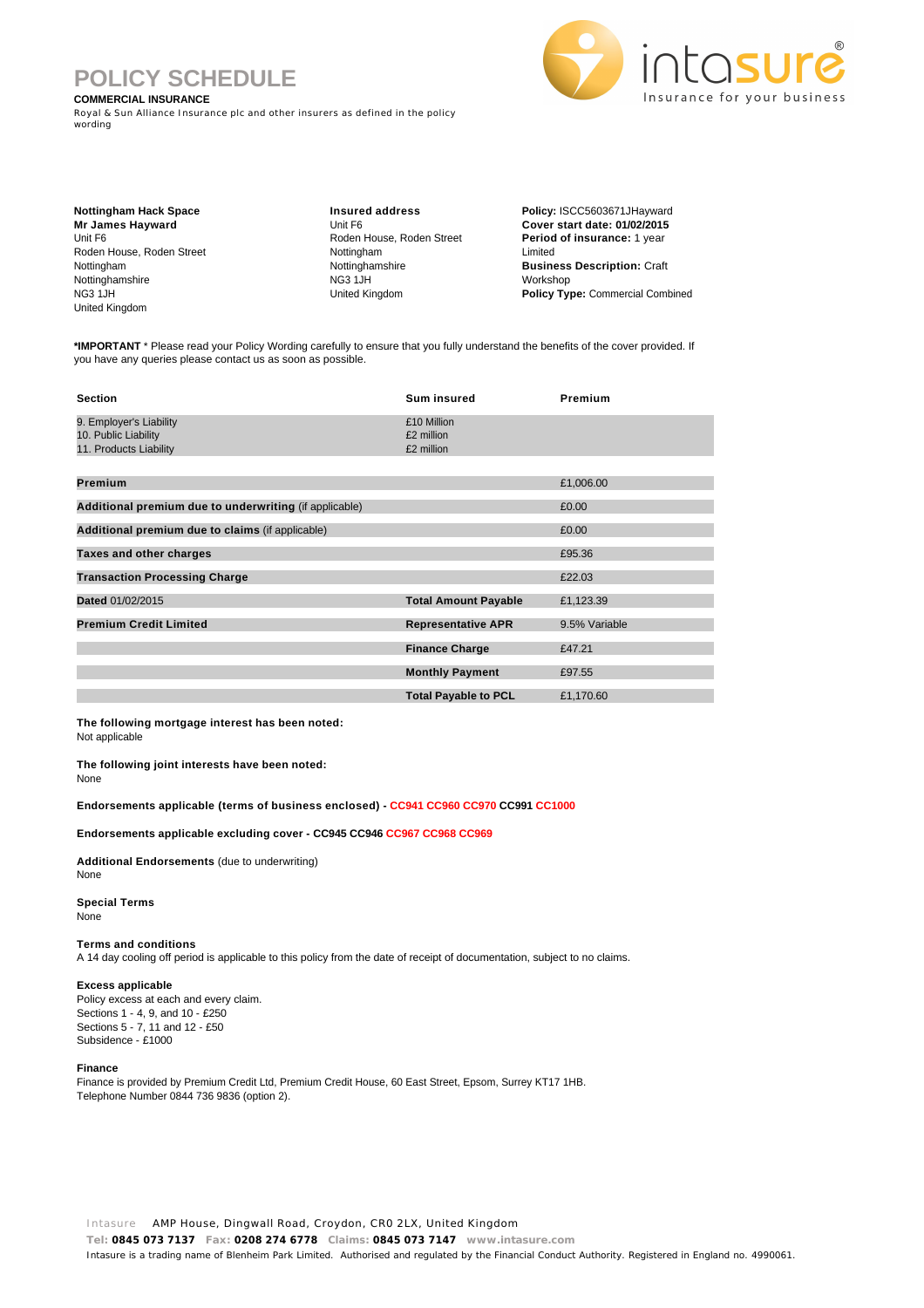

#### **Endorsements applicable**

#### **CC941 - Bona Fide Sub-Contractors Clause**

It is warranted by the Insured that all sub-contractors that they engage

- maintain employers' liability and public liability policies that provide:
- Employers' liability coverage with a limit of indemnity of not less than £10,000,000 any one occurrence
- Public liability coverage with an indemnity limit of not less than the
- limits provided by this Policy
- An indemnity to the Insured as principal

It is further warranted by the Insured that they do not assume by agreement any liability or potential liability that would not have attached to them in the absence of such agreement, including but not limited to, the assumption of any liability or potential liability on behalf of any bona fide sub-contractor, or the waiver of any rights of recourse against any bona fide sub-contractor.

## **CC945 - Abuse Exclusion**

Insurers shall have no liability under this Policy to provide any indemnity or benefit for any legal liability under Section 10 directly or indirectly resulting from or in consequence of abuse of any nature whether direct or indirect.

#### **CC946 - Heat Work Away Exclusion**

Insurers shall have no liability under this Policy to provide any indemnity or benefit for any legal liability under Section 10, directly or indirectly resulting from or in consequence of the performance of work involving the application of heat other than on Premises owned, leased or rented by the Insured.

#### **CC960 - Rights of Recourse Warranty**

It is warranted by the Insured that precedent to the liability of Insurers hereon, full Rights of Recourse are maintained against any manufacturer or supplier with whom they have entered into a legal contract for the provision of products or components.

### **CC967 - Professional Services Exclusion (Applicable to Section 10)**

Insurers shall have no liability under this Policy to provide any indemnity or benefit for any legal liability arising out of breach of professional duty or wrongful or inadequate advice, whether a fee is charged or not. It is hereby noted and agreed that this Exclusion replaces Exceptions to Section 10, Exclusion 7.

#### **CC968 - USA and Canada Products Exclusion**

Insurers shall have no liability under this Policy to provide any indemnity or benefit for any legal liability arising out of any products supplied, including products supplied prior to the inception of this insurance which the Insured knows, or could have reasonably been expected to know, would be used within the United States of America of Canada.

## **CC969 - High Risk Location Exclusion**

Insurers shall have no liability under this Policy to provide any indemnity or benefit for any legal liability arising out of or in connection with work undertaken on or at any of the following locations or Premises:

- refineries, bulk storage or production Premises in the oil, gas or chemical industries.

- offshore structures and work underground or underwater.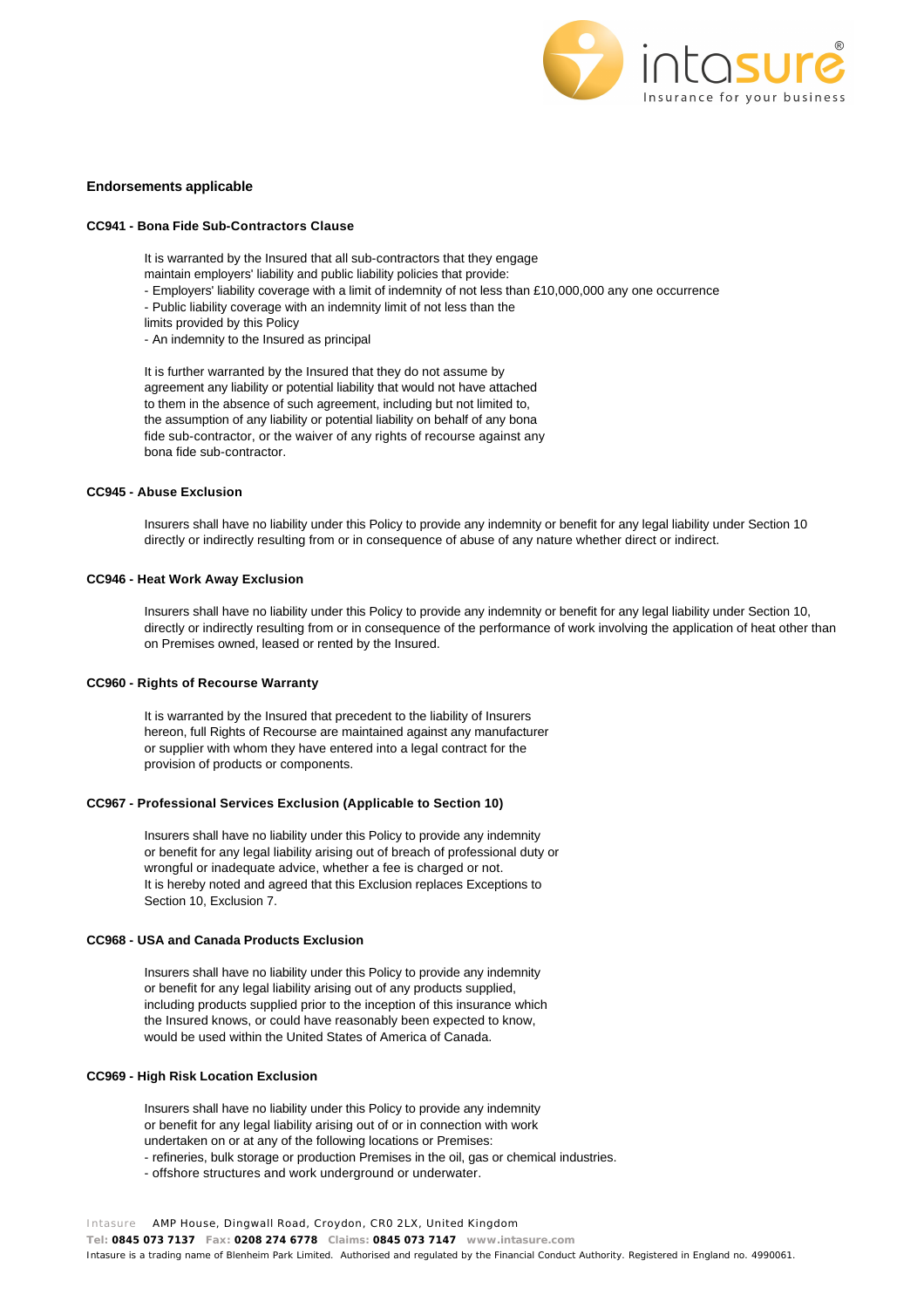

- aircraft, hovercraft, aerospace systems or watercraft (other than at docks, harbours, boatyards or inland waterways not involving the use of heat).

- railways or airports.

# **CC970 - Personal Protective Equipment Warranty**

It is a condition precedent to the liability of Insurers that the use or wearing of Personal Protective Equipment by any Person Employed is rigorously enforced and that Personal Protective Equipment is supplied to the Person Employed and that a formal record is maintained confirming receipt of such equipment.

# **CC991 - Burning and Welding Warranty**

The Insured hereby warrants that the following special precautions will be complied with on each occasion of any of the following work: (a) Work involving the use of any blow lamp, blow torch, flame gun or hot air gun:

(i) The area in which work is to be carried out is to be examined and combustible property within the vicinity of the work either removed or as far as practicable covered by non- combustible material;

(ii) Suitable fire extinguishing appliances are to be kept available for immediate use at the point of work;

(iii) All blow lamps, blow torches and flame guns are to be lit in strict accordance with the manufacturer's instructions, not left unattended when lit and extinguished immediately after use; (iv) Hot air guns are to be switched off when unattended and immediately after use;

(v) During the period of not less than thirty minutes immediately following completion of each period of work, a continuous check that there is no fire or risk of fire is to be made in the vicinity of the point of work;

(b) Work involving any electric, gas or other welding, cutting or portable grinding equipment:

(i) The area in which the work is to be carried out (including adjoining shafts or openings and the area on the other side of any wall or partition) is to be inspected to establish whether any combustible material (other than the property to be worked upon) is in danger of ignition either directly or by conduction of heat;

(ii) Wherever practicable, all combustible material is to be removed to a distance of not less than 10 metres from the point of work and such material which cannot be removed is to be covered by overlapping sheets of non-combustible material or afforded equivalent protection;

(iii) Suitable fire extinguishing appliances are to be kept available for immediate use at the point of work;

(iv) All torches are to be lit and used in strict accordance with the manufacturer's instructions, not left unattended when lit and extinguished immediately after use;

(v) All portable grinders are to be switched on and used in strict accordance with the manufacturer's instructions and switched off when unattended and immediately after use;

(vi) A person who is competent in the use of fire extinguishing appliances is to be appointed to act as a firewatcher in conjunction with the operative using the equipment and to remain in attendance until use of all such equipment has ceased and all torches have been extinguished and all portable grinders switched off;

(vii) Wherever practicable, gas cylinders not in use are to be kept outside the building in which the work is taking place or otherwise kept at least 15 metres from the point of work; (viii) Immediately following completion of each period of work, a